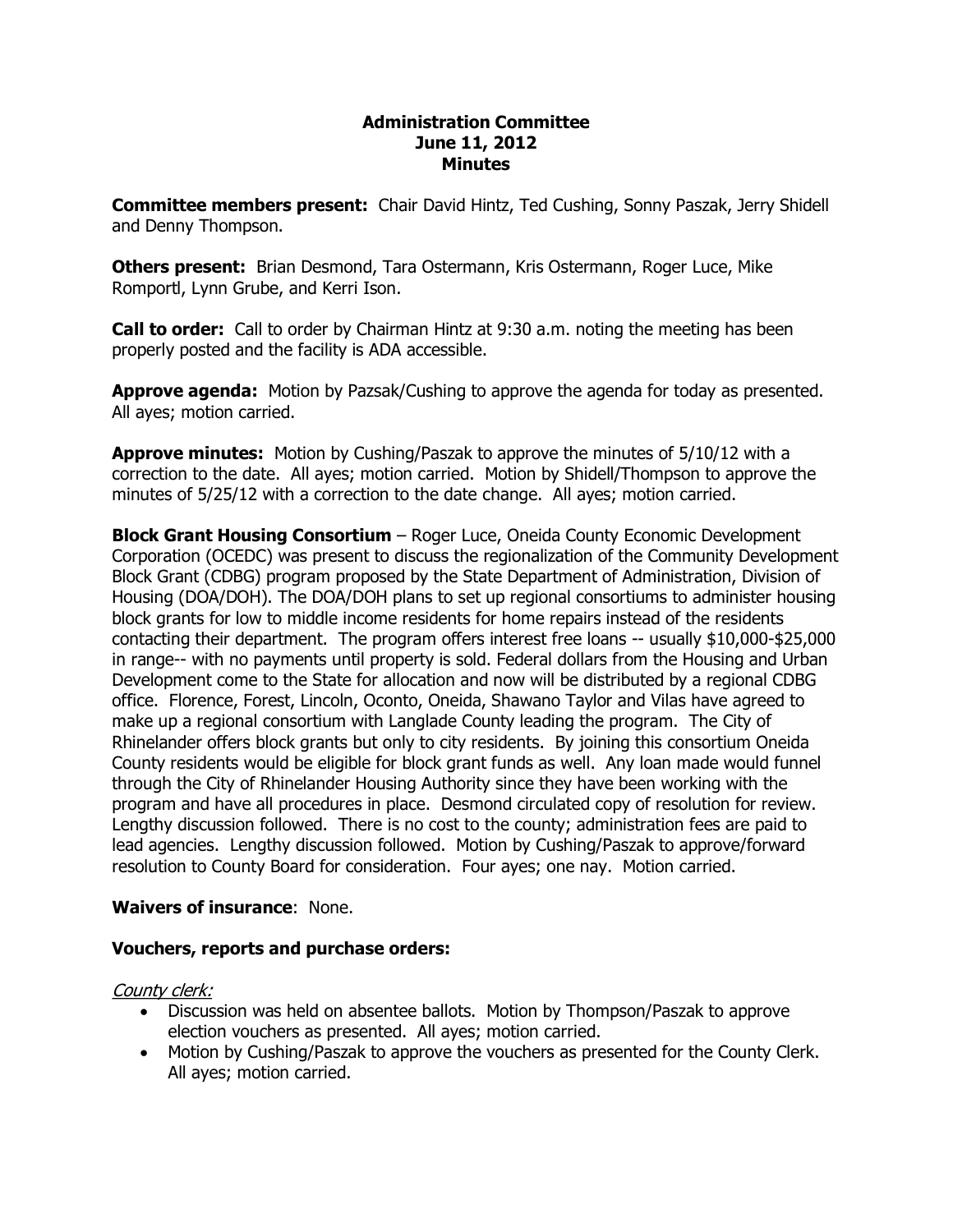· Bartelt presented resolution for county board for the amendments to the Oneida County General Code manuals through 3/20/12. Motion by Thompson/Cushing to forward the resolution as presented to the full County Board for consideration. All ayes; motion carried. Discussion followed. Committee asked Bartelt to investigate if a resolution is necessary, see if there is a more efficient way to handle the process and report back to this Committee.

# Treasurer:

Ostermann reviewed the In Rem process and provided a list of properties currently in the foreclosure process with recommendations on action to be taken. Desmond noted Rock County has put properties on hold in the past and Oneida County will follow the same procedure. Ostermann/Desmond/Romportl reviewed each property and a lengthy discussion was held was held regarding each property.

Motion by Cushing/Thompson directing the Treasurer's office and Land Information staff to take property NO 298 unless additional issues are discovered upon site visit. All ayes; motion carried. Motion by Cushing/Paszak to place property NO 298 on hold for further action if a problem is detected upon site visit. All ayes; motion carried.

Motion by Hintz/Paszak to accept the recommendations listed on the summary with the exception of HA1109 and NO 298 as they have been removed. All ayes; motion carried.

- · Motion by Cushing/Thompson to approve the treasurer's vouchers as presented. All ayes; motion carried.
- · Motion by Cushing/Thompson to accept the May Statement of Cash Account as presented. All ayes; motion carried.
- · Departmental Information Document (DID) for the Treasurer was provided for review. Motion by Paszak/Cushing to accept the DID presented by the Treasurer. All ayes; motion carried.

### Finance:

- · Motion by Cushing/Thompson to approve the blanket purchase orders and vouchers for Finance. All ayes; motion carried.
- · Motion by Thompson/Shidell to accept the general investment summary for the period ending 4/30/12 as presented. All ayes; motion carried.
- · Sorenson worked with the WI Department of Revenue and was able to correct the levy limit error. At this point she believes the resolution approved at the May meeting is no longer valid and presented another resolution with the error language removed for approval. Discussion followed. Motion by Shidell/Cushing to forward the resolution to County Board, noting this resolution will replace the resolution approved at the May meeting. All ayes; motion carried.
- · Sorenson reviewed the DID for Finance. Motion by Thompson/Paszak to approve the Finance Department DID as presented. All ayes; motion carried.

Cushing excused at 11:18 a.m.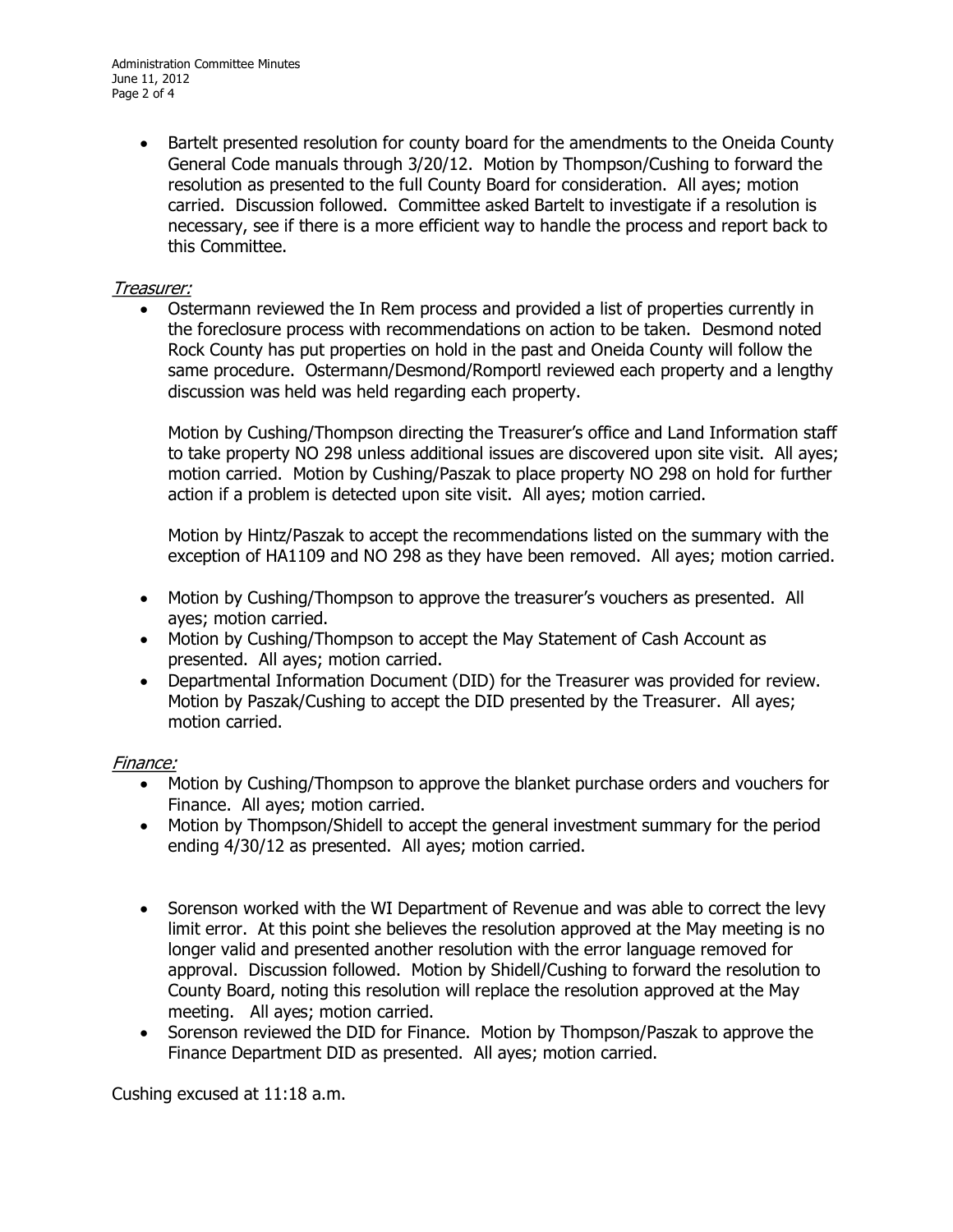# ITS:

- · Motion by Thompson/Paszak to approve the bill for ITS as presented. All ayes; motion carried.
- · Network Analyst position application deadline is 6/11/12. Discussion followed regarding application/hiring process.
- · Grube reported the Department on Aging (DOA) move went extremely well. Fiber optic cable has arrived to connect the Courthouse to the new building and WPS has given permission to install on their poles. Wireless connectivity has been installed for the second floor of the Courthouse and should be "live" by the end of the week. There will also be a cost savings for several large pieces of equipment planned for purchase this year. Lengthy discussion followed.

**Line item transfers:** Motion by Paszak/Shidell to approve the line item transfers for health insurance, elected officials, applied fund balance, and Sheriff's Department as presented. All ayes; motion carried.

# **Resolution for line item transfers:** None

**2013 budget guidelines:** This Committee issues budget guidelines each year. Sorenson reviewed financial situation for consideration. Committee directed Sorenson to draft a letter with 0% increase and include pertinent information regarding levy constraints, efficiency opportunities, etc. A draft will be provided at the July meeting.

**Resolution and ordinance review alternatives:** Desmond posed issue to his list serve and most counties do have a committee review resolutions. An ordinance amendment is needed to reassign resolution and ordinance review duties. Motion by Shidell/Thompson to reassign duties of Administration Committee regarding resolutions and ordinance review to Corporation Counsel, Finance Director, and County Clerk. All ayes; motion carried. Discussion followed.

**Consent agenda discussion:** Desmond reviewed last six agendas and provided copy of Dane County Board of Supervisors agenda as an example. He also recommended

adding a line to the resolution form giving committee recommendation for consent agenda. Hintz will discuss issue with County Board Chair regarding moving this direction for County Board agendas. An ordinance amendment is necessary to make this change. Discussion followed.

### **Out-of-county travel:**

Hintz/Cushing requested out-of-county travel to attend the WI Counties Association Act 10 update in Stevens Point on 6/25/12. Motion by Shidell/Paszak to approve the out-of-county travel request as presented. All ayes; motion carried.

**Efficiency Team report:** Sorenson reported the Efficiency Team recommended the efficiency opportunities be sent with budget guidelines. Sorenson reviewed information regarding county conservationist position, as discussed at the recent LRES meeting, in relation to department consolidation.